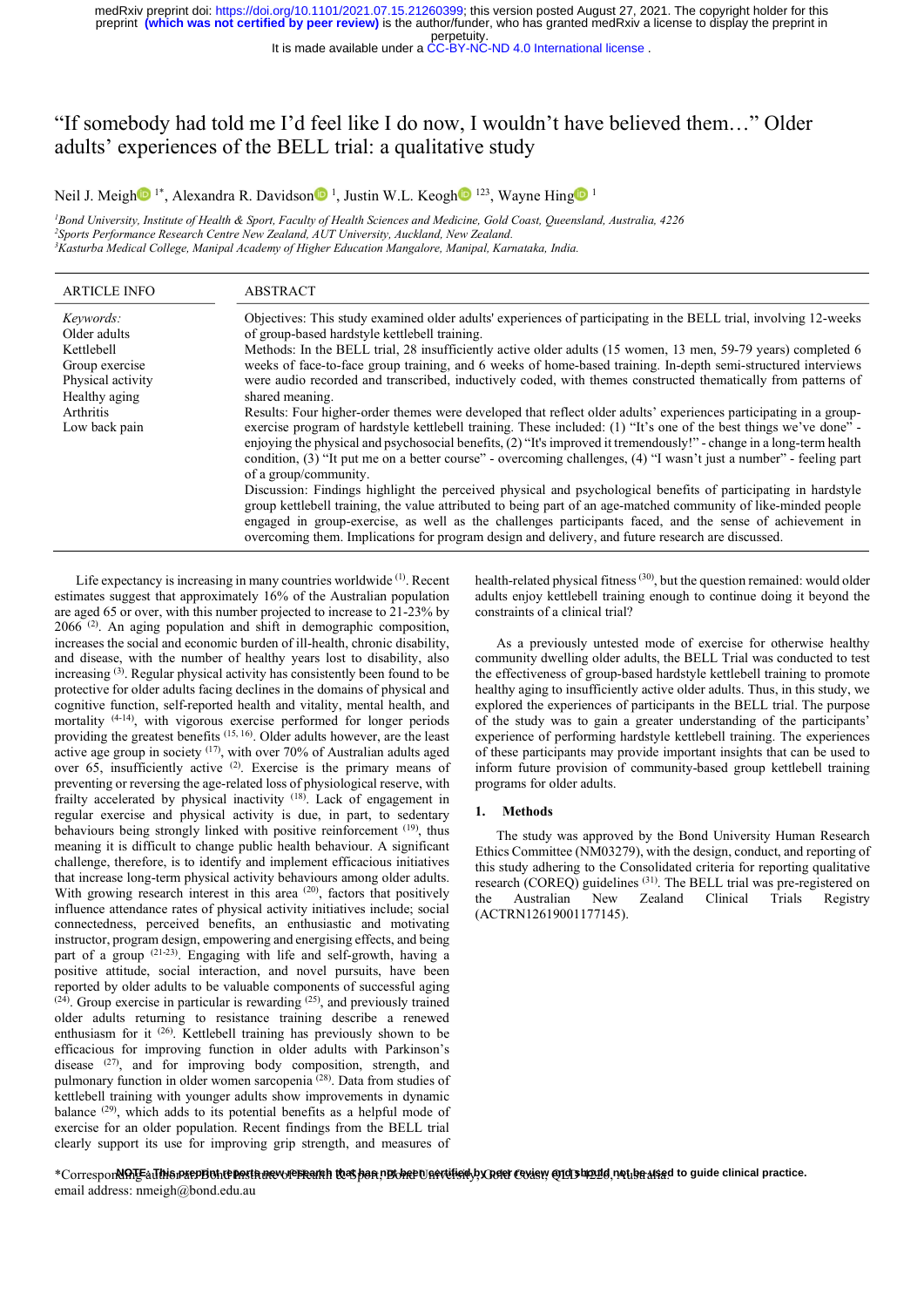It is made available under a [CC-BY-NC-ND 4.0 International license](http://creativecommons.org/licenses/by-nc-nd/4.0/) .

#### 1.1. Participants:

Thirty-two apparently healthy but insufficiently active older adults (59-79 years) were recruited to complete 12-weeks of moderate to highintensity hardstyle kettlebell training. Three participants withdrew during the control period: medical condition  $(n = 1)$ , injury  $(n = 1)$  and no longer able to attend  $(n = 1)$ . Twenty-nine participants commenced training, with 28 completing six weeks or more. Purposive sampling (32) was used to capture the experience of all participants who completed at least half  $(\geq$ 6 weeks) of the training intervention (13 men and 15 women,  $68.8 \pm 4.6$ ) years). One male, who withdrew in the second week due to work commitments, was not invited for interview.

# 1.2. Study setting

Participants attended 45-minute group-exercise classes three-times weekly (Mon, Wed, Fri), and completed prescribed home exercise twiceweekly (Tue & Thur). Details of the training intervention have been published elsewhere <sup>(30)</sup>. Face-to-face group classes were conducted by the first author for six weeks, then remotely thereafter due to COVID-19 restrictions. The first author is a 45-year-old male kettlebell instructor and Physiotherapist. Several strategies were used to enhance participant engagement, including frequent individual and group encouragement (recognition of overcoming challenges, extraordinary effort, and achieving a 'personal best'), daily communication via a private Facebook group and email (to foster a spirit of group support, accountability, camaraderie, and healthy competition), and encouraging post-workout gatherings (on-site café) to promote social connection outside of class. Additionally, the instructor took part in the training where possible, to be seen as an active part of the group experience.

The BELL trial was conducted over a period of 8-9 months. This provided the researcher with a unique opportunity to interact with the participants, and for thoughtful and reflexive engagement in the qualitative data which were subsequently collected. One in three participants who commenced training in February 2020, continued to train together beyond the intervention period (June 2020), and were still training weekly at the time of pre-print publication. The first author remained in regular contact with the group to the time of publication.

#### 1.3. Procedures

Data collection took place 6-15 May 2020, following completion of the intervention period 1 May. Participants were invited to take part in an in-depth semi-structured interview, for up to an hour. Interviews were held via Zoom due to COVID-19 restrictions, with the participants at home. Interviews were conducted by the first author who, at the time of the study, was a doctoral student responsible for the BELL trial. Interviews were digitally recorded and transcribed using Trint transcription software (33). All participants in the study were interviewed separately, and no eligible participants declined to be interviewed. There were no repeat interviews. Given the relationship between the interviewer and participants, interviews were not piloted, and field notes were not taken. Transcriptions were checked against the audio recordings line by line, with errors corrected as necessary before import to NVivo 12 software <sup>(34)</sup> for coding and thematic analysis. Transcripts were not returned to participants for comment, however authenticity of quotes was maintained (35).

An interview guide (see Table 1) was used as a framework however, questions were posed flexibly in an open-ended way, allowing key experiences to be discussed. Participants were given the opportunity to talk about topics which were not part of the guide, allowing space for unexpected insights to be explored  $(36)$ . Interviews were informed by the participant's responses to a series of quantitative rating-scale questionnaires, which had been completed via Survey Monkey following cessation of the training period. Questionnaire responses highlighted areas of interest, allowing the interviewer to ask targeted questions to gain a better insight of meaning, and discuss key topics. Questionnaires were developed based upon the first author's disciplinary expertise, and experience working with the participants during the training period. Overarching topics were, i) participant's experience training with kettlebells, ii) perceived positive and beneficial effects, and iii) negative and undesirable effects. Questionnaires are available as supplementary data.

Table 1. Interview guide

|     | <b>Ouestions</b>                                                                                    |
|-----|-----------------------------------------------------------------------------------------------------|
| 1.  | What were your motivations for wanting to try kettlebell training?                                  |
| 2.  | How has your experience been different to what you had expected?                                    |
| 3.  | Tell me about the things you enjoyed the most                                                       |
| 4.  | How do you see yourself using kettlebells now that the trial has finished?                          |
| 5.  | What is the most noticeable physical change you have seen, if any?                                  |
| 6.  | What positive effects have you noticed, if any?                                                     |
| 7.  | If you were to do the trial again, how would you approach it differently?                           |
| 8.  | Tell me about the things you did <i>not</i> like about the training?                                |
| 10. | What has been of most value to you, either as a participant in the trial or from using kettlebells? |
| 11. | Has anything surprised you?                                                                         |
| 12. | What are you most pleased with having achieved?                                                     |
| 13. | How has kettlebell training compared to other forms of exercise you have done in the past?          |
| 14. | How would you change the training so that it better suited you?                                     |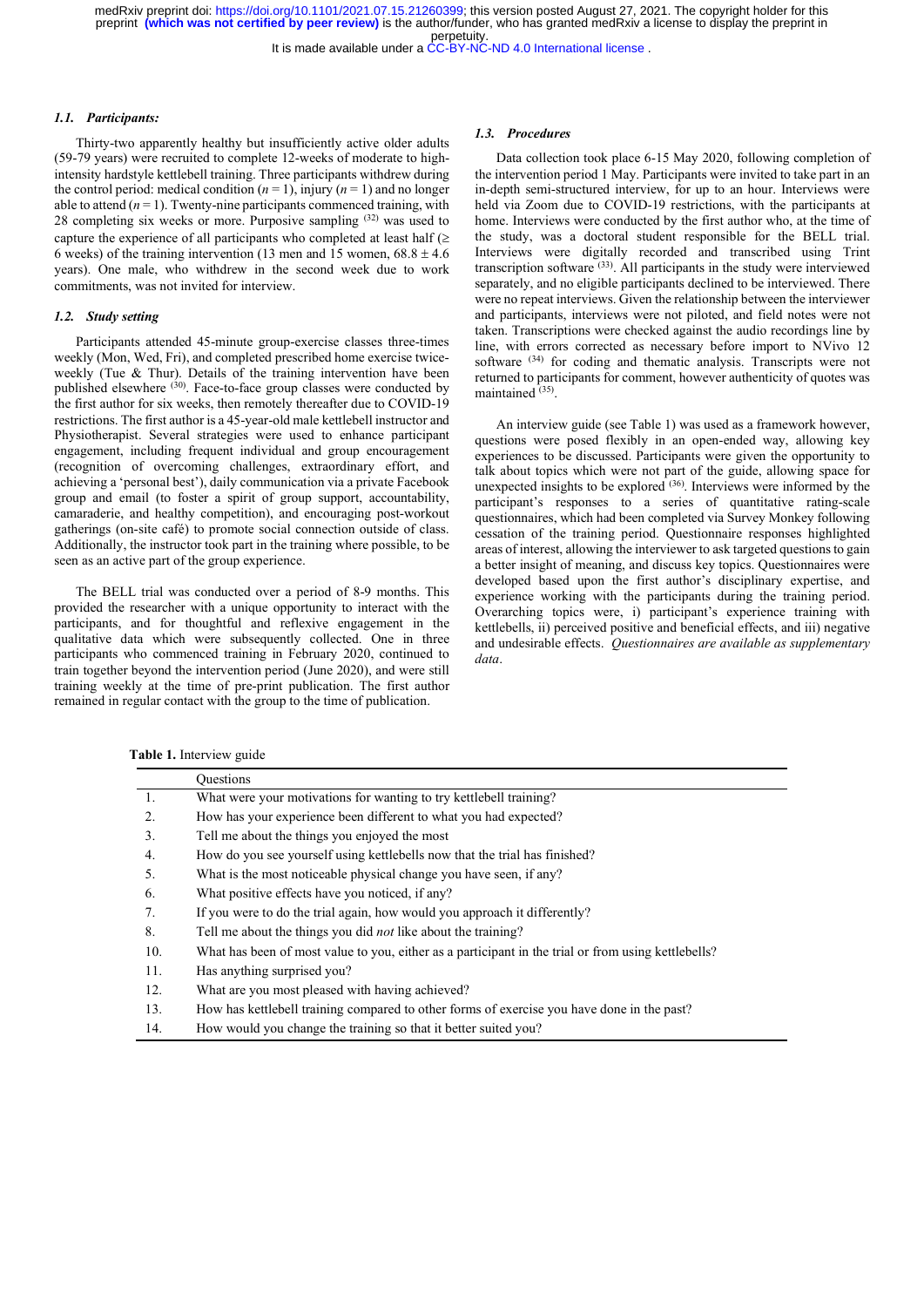It is made available under a [CC-BY-NC-ND 4.0 International license](http://creativecommons.org/licenses/by-nc-nd/4.0/) .

#### 1.4. Philosophical underpinnings and data analysis

This qualitative study, which was subsumed within a larger pragmatic controlled trial, is underpinned by a philosophy of critical realism (CR) (37), acknowledging the limitations of positivism and constructivism within social science research <sup>(38)</sup>. To examine older adults' experience participating in group kettlebell training, data from in-depth, semistructured interviews, were thematically analysed, with codes and themes developed inductively using reflexive thematic analysis <sup>(39-42)</sup>.

The data analysis was led by the first author, who had conducted the training intervention with the study participants. Familiar with the lived experience of the participants, the first author began by immersing himself in the data, through reading and re-reading transcriptions of the audio recordings. Consistent with CR ontology, initial data analysis and coding began with a search for 'demi-regularities' at the empirical level (the participants description of events) and identification of tendencies (trends or patterns acting as causal tendencies) (43). The first round of coding utilised a combination of coding categories, such as emotion (participants' feelings e.g., "fun"), value (values, attitudes and beliefs e.g., beliefs of effect or experiential value), narrative (participants' stories e.g., social interaction), evaluation (assigning judgement e.g., increased self-confidence), and process coding (observable activity e.g., walking more), as well as theming data (meaning e.g., grocery shopping has become easier) (44). Codes and initial themes from collated data were developed iteratively, both semantic and latent, until the entire data set was complete, resulting in the construction of 21 broad themes. The focus was to identify patterns of shared meaning within the participants' accounts of their experience in the trial.

The first and second authors met to review and further analyse the codes developed by the first author, to refine, define, and name higherorder themes. The second author is a doctoral student whose study exclusively utilises qualitative research methods. She had not been involved with any other part of the BELL trial and did not meet the participants. Second round coding methods included pattern (e.g., identifying trends and relationship), focused (e.g., most frequent), axial (e.g., identifying core categories and dimensions) and selective coding (e.g., connections to form a storyline) (44). Transcripts were reviewed to refine the themes, and to choose quotations to support interpretations.

Themes were subsequently reworked and redefined during the writing process. After the main findings had been identified through coding, abduction (theoretical redescription) was used to re-describe and raise the theoretical engagement beyond thick description, using general ideas about exercise and resistance training, community-based group programs with older adults, and kettlebell training (43). Finally, retroduction (inference of causal tendencies) was used to describe the participants' experiences (43). To maintain a commitment to complexity, and highlight some of the challenges of delivering an exercise intervention to a diverse group of older individuals, the analysis includes exceptions to central themes and discussion of their potential impact <sup>(45)</sup>. Final higher-order themes are presented in the findings below.

## 2. Results

 Four themes were developed that describe how the participants perceived and experienced the BELL trial: (1) "It's one of the best things we've done" - enjoying the physical and psychosocial benefits,  $(2)$  "It's improved it tremendously!" - change in a long-term health condition, (3) "It put me on a better course" - overcoming challenges, (4) "I wasn't just a number" - feeling part of a group/community. Pseudonyms are assigned, and sex has been changed in some cases, to protect participant anonymity.

# 2.1. "It's one of the best things we've done": Enjoying the physical and psychosocial benefits.

Participants described an improved sense of self-confidence from feeling fitter and stronger.

"I've got a pool so I always keep a few 20 kilo bags of salt around the place. I throw that around now like a bottle of milk… our coffee table is really heavy and I just pick one end of it up [to vacuum underneath]... really neavy and 1 just pick one can by a  $w_p$  is a community [anymore],<br>my wife won't let me tie up the garbage bins with the bags [anymore], because when  $I$  tie them up now in a knot  $I$  tear the bag completely! Samuel, 70-74 years old

Participants reported being more engaged in incidental physical activity, and less breathless with prolonged exercise such as long walks and climbing hills. Participants were happy and excited to be re-engaging in physical activities which they had previously cut back or stopped doing altogether, and being more active with their partners. Domestic activities, particularly those involving relatively heavy objects such as carrying shopping bags, moving furniture to clean, and gardening, were said to have become much easier.

Participants described feeling more energetic and motivated. They enjoyed having goals to aim for, and felt proud when they were able to reach and exceed them. Participants liked the discipline of having to be somewhere and do something every day, and appreciated that it was "fun", with an opportunity to meet people and make new friends. Participants felt that the training had changed their appearance, describing muscles in their arms and legs has having more tone. They described how others in the group appeared to be walking taller, and family members had noticed that they were carrying themselves differently and doing more around the home.

"I'm walking, going out with the wife, doing things, and I'm confident in myself as I walk around that I'm not an 'old' person, I'm [an older person] that looks healthy and I'm quite enjoying that. …Having the opportunity to do something, seeing it through, finishing it, being able to challenge myself; I'm a different [man]" Alan, 70-74 years old.

Participants said they were happier and enjoyed learning something new. They liked that the training was challenging, the competitiveness of trying to better their own achievements, and comparing themselves to the performance of others in the group. Competition and goal-attainment gave a sense of accomplishment, and participants enjoyed being able to record and track their progress. Participants liked that training sessions were always different and said that not knowing what to expect each class had kept it interesting and made them feel engaged. Participants joked about "old" stereotypes and described specific components of the program which had given them a great sense of accomplishment and pride, and reinforced feelings that they were still very physically capable: learning exercises they perceived to be too hard, being able to do things which they thought would be beyond their capacity, getting to the end of a hard training session, and attaining a new 'personal best'.

Participants said they could see changes in their physical health and had an improved sense of wellbeing. They described being more energetic during the day, sleeping better at night, and liked feeling healthier. Participants said that exploring their physical limits with heavy weights and pushing themselves hard during class, and at home during the final week, had been empowering. It gave them the confidence to know that they could handle day-to-day activities, when previously they may have been anxious about them or avoidant. Several participants said their balance had improved, including one participant whose balance had been adversely affected by chemotherapy, and this had increased their physical confidence during day-to-day tasks, such as walking up and down stairs.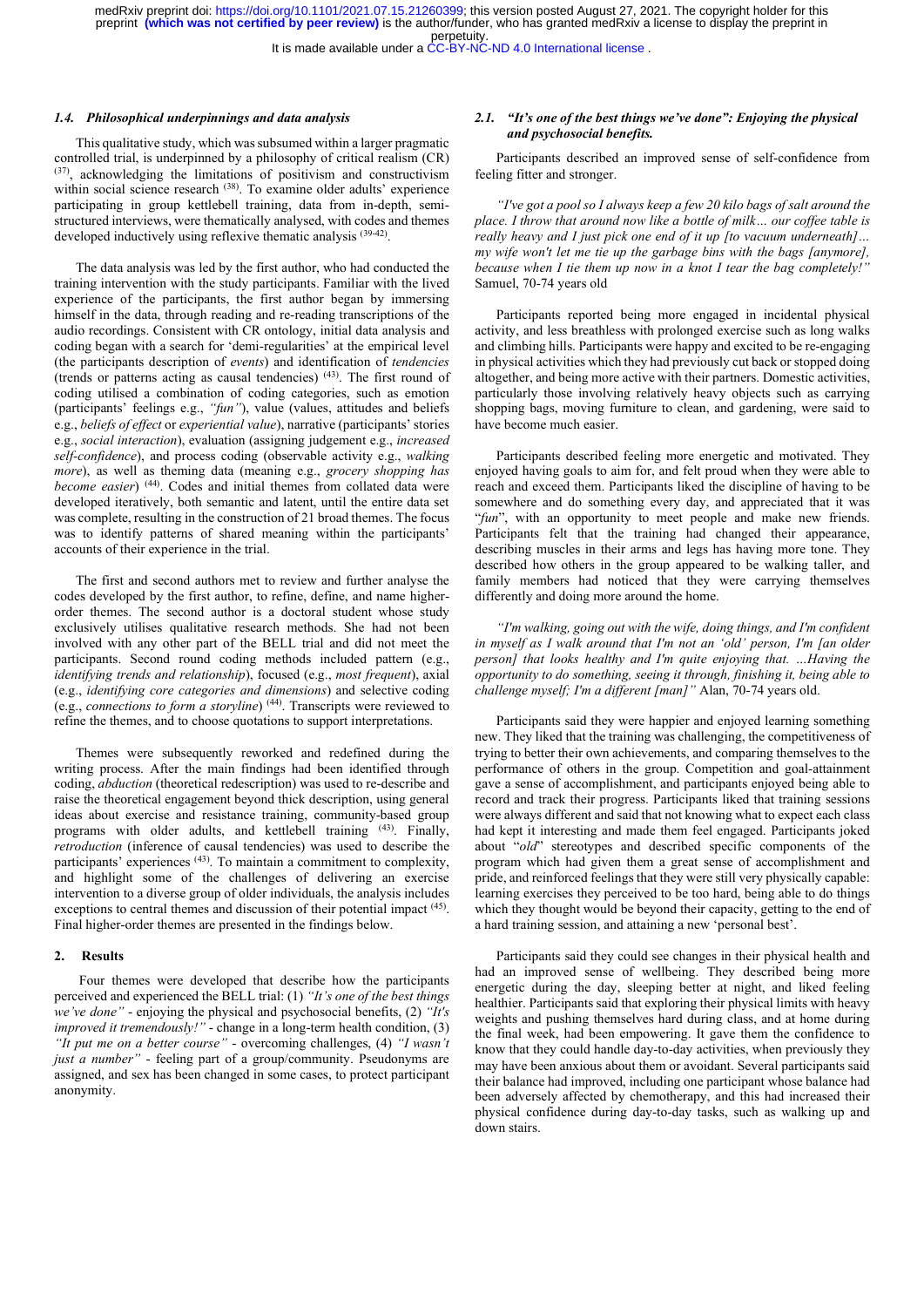It is made available under a [CC-BY-NC-ND 4.0 International license](http://creativecommons.org/licenses/by-nc-nd/4.0/) .

"Just having a shower, I used to get tired, and as for getting dressed, … I don't have to hang on to something so I don't fall over. … cutting my toenails, I never used to be able to do that by myself. …I used to tire out walking up a set of stairs, but now I can do that easily... It's just been unbelievable the difference in myself. … for me to achieve what I've been doing being a smoker, well I just can't be happier. It's just unbelievable what I can do. … If somebody had told me I'd feel like I do now, I wouldn't have believed them, ... It's just made me so much [more] enthused, like if I want to go across the road to get the paper, I wouldn't ever think about jumping in the car now, I'd either hop on my bike or walk because you can do that now, … it's one of the best things we've done… I feel so much stronger." Peter, 70-74 years-old

Participants described being more flexible, and how activities such as rising from a low chair had become easier. These improvements in physical function made participants feel good about themselves, which had been reinforced when friends and family noticed the positive changes, or friends their own age told them they couldn't or wouldn't be able to do what they were doing.

"I've got a lounge chair at home which is relatively low and I purposely hop up from that chair by not using [my] arms… I put my arms out in front of me and stand up from below normal seat height and I do that every time now and I haven't got a problem with it. Before, I'd either have to push myself up, or turn over to one side and then stand up. I don't do that anymore". Thomas, 70-74 years old

# 2.2. "It's improved it tremendously!": Change in long-term health condition.

Many of the participants described how the training had positively influenced a long-term health condition, which had negatively affected their life or physical function. These conditions included hip and knee arthritis, persistent non-specific low back pain, osteoporosis, diabetes, peripheral neuropathy, cancer, ankylosing spondylitis, migraines, alcohol dependency, immunosuppression, obesity, hypertension, hypercholesterolemia, depression, and poor sleep.

All participants who said they had painful arthritic knees described a significant reduction in pain after the trial. In a few cases, participants said their symptoms had initially been irritated or worsened by some exercises, such as lunges, but all the participants who had been living with sore knees reported significant improvements in their arthritic knee pain and function at the end of the trial:

"Since I adjusted the exercises, I've been enjoying it because I don't have the pain. If you're enjoying doing it, it's a motivation to do it… the pain abated, and I still got fit, so it was good". Spencer, 65-69 years old

Participants either adapted an exercise so that it was more comfortable, or they chose to push through discomfort regardless. One participant with knee arthritis said he no longer had any pain.

"I can carry three loads of groceries up the stairs and… they're quite steep, whereas before with my knee I couldn't do it". Abigail, 65-69 years old

Participants described significant reductions in other painful conditions. One participant, who consistently performed considerably more home exercise than required, had been living with frequent migraines, pain associated with an inflammatory arthropathy, frequently had insufficient sleep, and had a history of trips and falls. After the trial, she reported less frequent headaches, less pain, improved sleep, and better balance:

"My migraines, they're less frequent and less severe… to me, wellbeing is not feeling sick with a headache or not having the same nagging pain in my hips… [my] overall well-being is much better… I used to have to go and have massages nearly every week, and I haven't been once since I've been doing kettlebell [training]… I'm not constantly looking down to see that I'm not going to trip over... I'm not feeling as unsteady... I've had such a good response to it... I sleep like a baby' Janice, 60-64 years old.

Several participants had also been living with persistent low back pain. Except for one individual with a 50-year history of back pain who withdrew from the trial, everyone living with back pain described significant improvements in their symptoms and function.

"When I was getting out of bed before I started the trial, [I] always worried about [my] back going or something, but now I just can't believe how much stronger my back is now. I'll get up in the morning, get out of bed and there's just not one bit of pain in there… It's definitely one hundred percent better than what it was before I started the trial. It's just unreal, I can't believe it." Robert, 70-74 years old

"I'm thrilled! I'm fit as a fiddle, I feel good, I sleep well, and I have no more back problems. I used to have once a month a physio come here to maintain my back  $\int$  *[ ] I think I don't need him [any more]*, *I'm fine.*" Georgina, 70-74 years old

Participants described feeling mentally buoyed by their participation in the trial. The profound positive psychological impact that engagement in the trial had, was most powerfully described by one participant who had been living with a mental health disorder for 20 years:

"This was the challenge I need… it's given me the motivation to continue and that's sort of saving me… this has been brilliant… I'm actually scared coming out the other side of this… I'm still in a bit of trouble…I have to keep going with this otherwise I'll go back to where I was last year and not in a good place". Katherine, 70-74 years old

#### 2.3. "It put me on a better course": Overcoming challenges.

Participants living with pain commonly held maladaptive beliefs and behaviours relating to perceived risk of harm, believing they might hurt themselves if they pushed too hard, lifted too much, or did something which was too uncomfortable. Participants described the training as being harder than they had expected, at times uncomfortable even painful. Swinging the kettlebell overhead to perform a snatch was difficult to learn and created a sense of fear and apprehension among participants who found it difficult or impossible to press an 8kg kettlebell overhead. But the participants persevered with the training, improved their technique, worried less, and even learnt to enjoy the some of the things they had found to be most challenging at the start.

"When you said we'd be swinging this thing above our head, everybody's like 'well I won't be doing that' and 'that won't be me', and then when we all did it, it's like, 'we can do this, we'll just keep on going'. That was good; that you got us to do something that I think we were all a little bit hesitant about, [but] by the end of it, that's my favourite thing, I love it". Irene, 60-64 years old

Participants found it was not easy to get up and down from the ground to perform a Turkish get-up, describing insufficient lower limb strength, not having enough flexibility, or having sore knees. Participants who really struggled with the Turkish get-up it, or said the lunging movements irritated their knees, found it demotivating. But they persevered and found ways to make it easier, so that they could do it. The Turkish get-up pattern was widely recognised as a floor transfer. Participants saw it as having more value than some of the other exercises because they could see how they were able to use it at home. One participant described how he had jumped onto a kitchen benchtop and performed a Turkish get-up to change a lightbulb. Participants described an increased sense of physical self-confidence having practiced and improved their ability to stand up from the ground.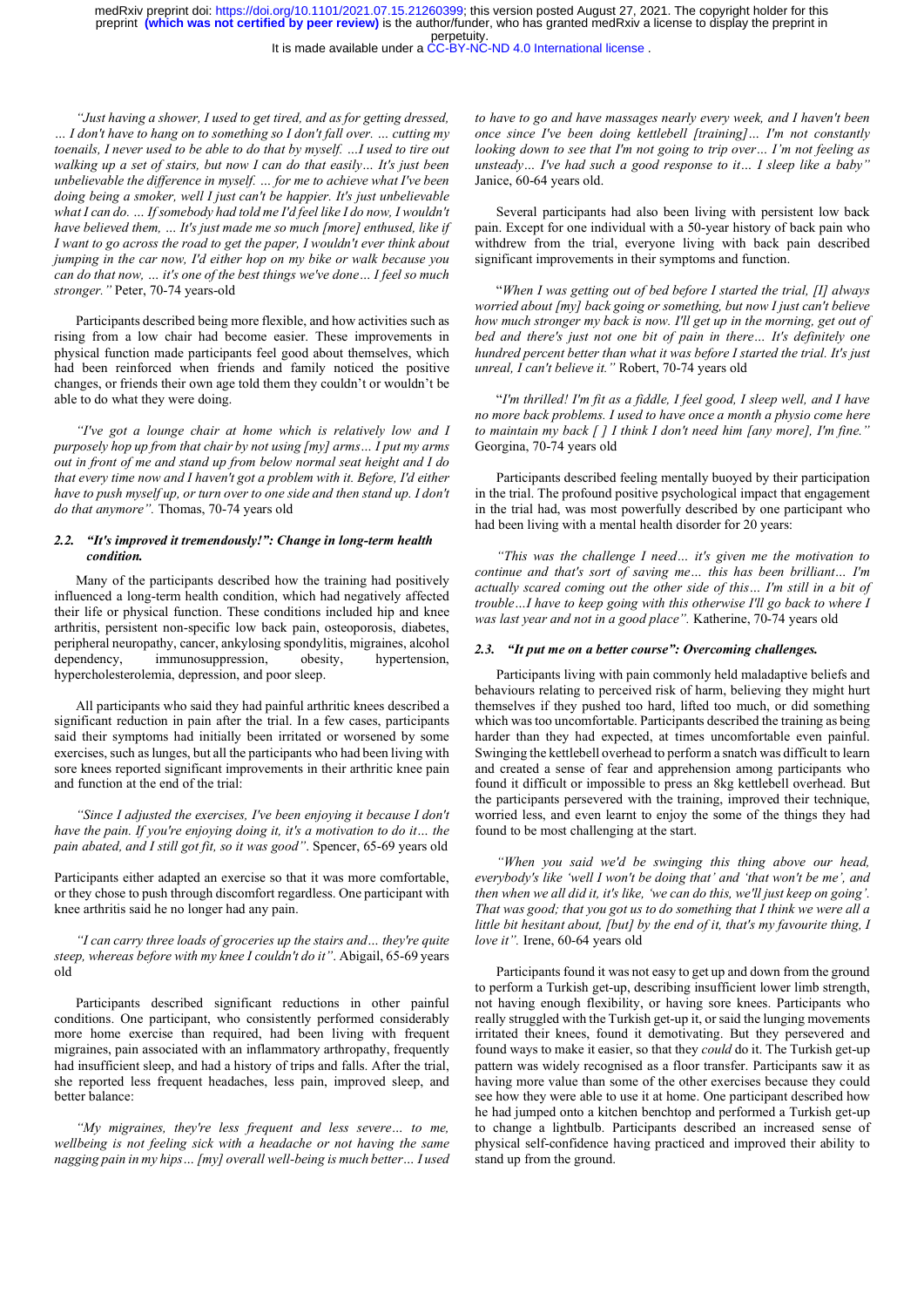It is made available under a [CC-BY-NC-ND 4.0 International license](http://creativecommons.org/licenses/by-nc-nd/4.0/) .

"When we first had to do those … I thought I was slow as molasses. I had an ache and pain here and there and now I find myself using the Turkish get-up if I'm sitting on the floor". Lucy, 65-69 years old

Delayed onset muscle soreness (DOMS) affected most participants, particularly in the first few weeks, sometimes occurring after exercises described as "easy". Many participants were unfamiliar with the sensation of DOMS and unprepared for how it might impact them. In some cases, participants were reluctant to move much because of the discomfort, sufficiently concerned to describe it as "severe". None of the participants allowed muscle soreness to prevent them from fully participating or allowing it to get in the way of their continued engagement with the group. Participants with a history of using resistance exercise were much less affected by muscle soreness and generally undeterred by it. For some participants, muscle soreness was seen as positive because it made them feel like they had done something which was "working", and it brought back happy memories of being younger and more physically active. When aches and pains occurred, participants remained stoic and carried on regardless, describing a shared commitment to the trial and a determination to reach the end. Participants wanted to overcome their challenges and felt proud achieving what friends and family often told them they shouldn't be doing, because it was perceived as unsuitable for older people.

"[I thought to myself] that was too easy, am I doing it correctly? ... how hard can it be, you're just stepping up and down. I just kept going and I couldn't move the next day. It was really bad  $[language] \dots$  It was so easy to do I thought this is nothing. It wasn't until the next day, I thought holy cow! The [DOMS in my] calves on both legs was shocking, I could hardly move". Iris, 65-69 years old

Participants were concerned about hurting themselves, especially if they had a history of back pain, knee arthritis, a heart condition, or maladaptive beliefs about lifting and back injury.

"The fear [that] people my age have about injury is paramount. We all like to be brave and like to think that we can do things, but sometimes either we don't do as much as we should and can [do] for fear of hurting ourselves. We just need that extra encouragement to realise, yes, you can do this and it's okay". Kathy, 65-69 years old

Regardless of their concerns, participants continued to push themselves very hard. This was typified by 'Ken' who had previously been a competitive sportsman. Ken accumulated, by a very large margin, the highest training load volume in the group. He was so motivated and capable that he felt he was not being pushed hard enough: "at times, I just felt I was held back a bit with what I wanted to do", and later went on to comfortably perform two-handed swings with a 40 kg kettlebell at home. But, after three decades of occupational health and safety training with his employer, Ken started the trial anxious that poor core strength and technique just leaning across the bed to pull up the doona (duvet) might hurt his back:

"I was really hesitant beforehand. I think I said to you very early, 'aren't we going to hurt our backs doing this?' and you said 'no'. … That's been on my mind all the way through; at some stage I'm going to do my back, but I never did. … now there're no inhibitions with what I'm doing, I'm confident … that I'm not going to hurt myself". Ken, 70-74 years old

The training created numerous physical, psychological, and emotional challenges for the participants, to the extent that some thought about quitting in the early stages. However, no participants quit for any of these reasons, instead choosing to persevere and overcome them. A strong sub-theme, which overlapped with the participant's enjoyment of the program, was the instructor's role in facilitating this collective cando mindset. Participants reported that the instructor's personality, enthusiasm, leadership, encouragement, and happy, helpful demeanour, had been motivating and that was why they had continued to push themselves as hard as they had, often despite obvious challenges.

"I valued 'you' the most, because the time and effort that you put into all of us was awesome, and just the confidence that I had that you knew what you were talking about and that you cared about what we were doing and how we were doing it… I had a lot of confidence; that to me was the most important thing" Janice, 60-64 years old.

The participant's attitude toward overcoming challenges was exemplified by Sean, who had experienced persistent shoulder pain for more than half of the trial. During the trial he was also diagnosed as iron deficient, told he had arthritic knees bad enough to warrant surgery, that a rotator cuff problem was the cause of his shoulder pain, and needed surgery to correct cataracts:

"I was starting to I think I was getting old and decrepit and demented, and that (training) picked me up out of that black hole… you got us all going; it's your personality… that made me go harder than I would have... I was so buoyed because of the improvement in my physical health… It put me on a better course going into my older years that's for sure." Sean, 70-75 years old.

The spirit of the group was perhaps best displayed by Samuel who, in his 70s, had volunteered to participate shortly after a life-changing conversation with his doctor. After his GP had questioned why he wanted to participant in the trial, Samuel told his doctor that he just wanted to be as healthy as he could be. Facing significant adversity, Samuel successfully completed the trial describing remarkable changes in his physical and mental health, all while performing swings at home with a 36kg kettlebell.

# 2.4. "I wasn't just a number": Feeling part of a group/community

The group dynamic was one of the strongest perceived benefits for participants. Being among people of a similar age, with varying abilities, provided participants with a rich and rewarding social connection. The camaraderie was fun and enjoyable, and allowed participants to support and encourage one another to succeed and push themselves harder than they would otherwise have done on their own. The group environment, where everyone was starting as a beginner, also gave participants the opportunity to try something new. Participants were more likely to engage in structured exercise if it was with others, and felt part of a positive, supportive, and encouraging community. Andrew, who described himself as a loner, said:

 "In the group, I found that I was more open to being nicer and more inclusive with more people, so it really taught me that I can be part of the group and enjoy people." Andrew, 65-69 years old

Men described being competitive more frequently than women, and competitiveness was regarded as beneficial, irrespective of how well someone was perceived to be doing in training. For example, those who were doing "better" typically enjoyed being able to help their partners when they were struggling, while those "chasing" the leaders, appreciated seeing someone their own age doing better than them, as it gave them something to aim for; "if they can do it, then so can I!" Participants especially enjoyed activities performed in pairs, as this allowed those who had formed social friendships outside of the gym to work together. The value of the group dynamic was typified by Sandy who, after a short period of absence due to back pain, was worried that others had progressed without her, and that she may not be accepted back into the group:

"They were all so happy to see me and it just made me feel that I wasn't just a number; I was appreciated and that everyone cared how I was, and they didn't [even] know me very well, … it just made me feel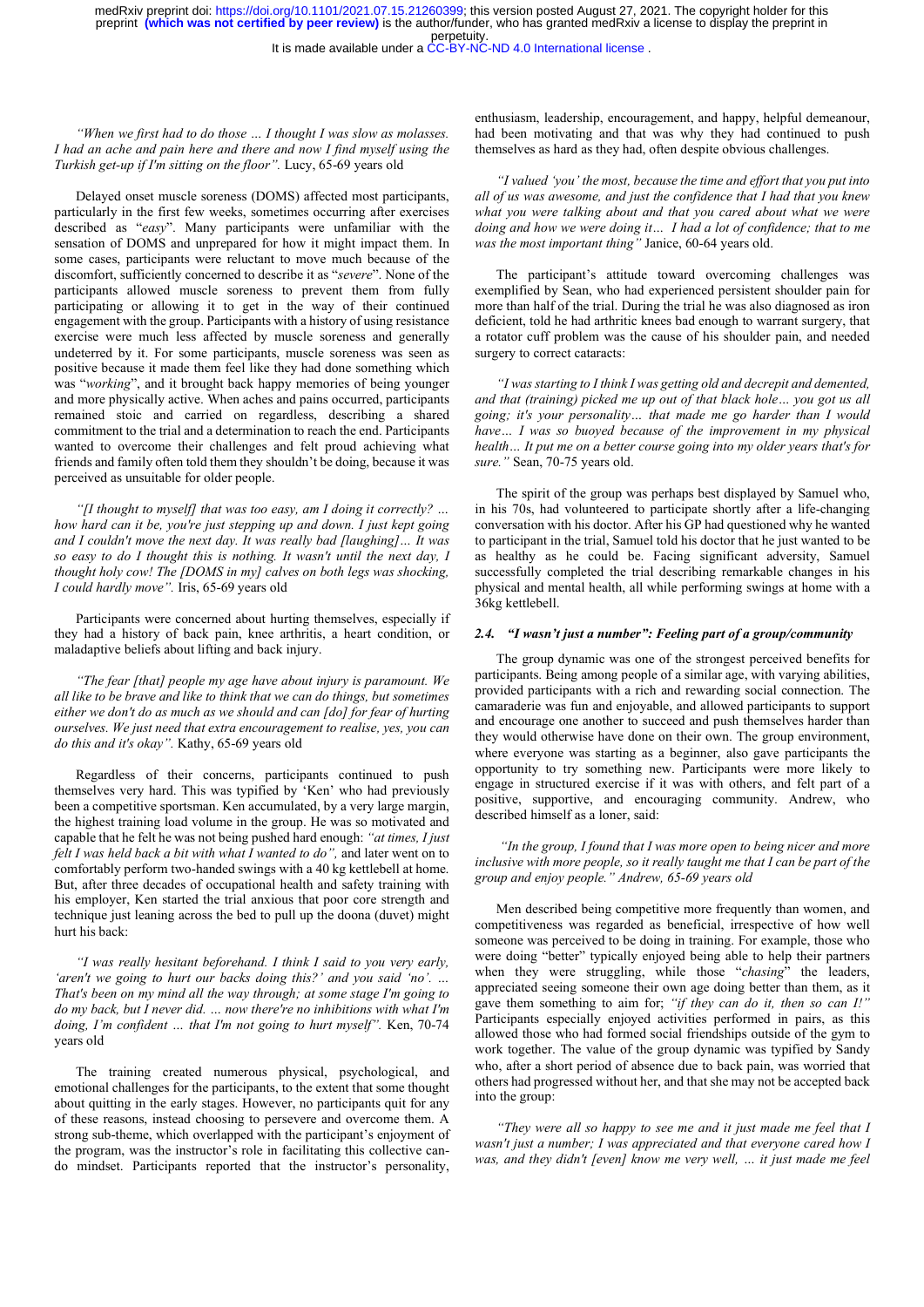It is made available under a [CC-BY-NC-ND 4.0 International license](http://creativecommons.org/licenses/by-nc-nd/4.0/) .

good, … I felt more positive about coming back, … [it] just made me realise how much I was enjoying it, … coming back, … made me realise how good I had been feeling, ... I suddenly realised there were so many positive things that I've been experiencing that I'd overlooked and then when I got back, I realised, ah, this is what I was actually experiencing." Sandy, 60-65 years old

The value of the social connection which the group provided, was most profoundly felt when face-to-face training was cancelled due to COVID-19 restrictions. Participants missed seeing the people they had formed new friendships with, and found it difficult to maintain the same level of motivation to train at home. This was somewhat mitigated by a private Facebook page, which allowed people to connect on a social level and share their progress, watch video recordings and live streams of training sessions, and take part in frequent 'challenges'. The value of the social connection and support was perhaps most poignantly expressed by one participant whose partner was very unwell throughout the trial: "the contacts and friendships I've enjoyed from your trial have been and still are the most beneficial and a comfort to me", Jennifer 65-69 years old.

# 3. Discussion

The purpose of this study was to investigate the experiences of insufficiently active older adults, who participated in 3-months of moderate to high-intensity group-based hardstyle kettlebell training. The findings of this study, highlight some of the challenges and opportunities of using this modality of exercise to promote physical activity among community-dwelling older adults. These findings can help inform program delivery and future research. The results offer some insight into the physical and psychosocial health benefits, and challenges, for insufficiently active community-dwelling older adults using kettlebells; enjoyable social interaction, the fun of learning something new and varied, the gratification from progress, improvement in the unwanted symptoms of knee arthritis and back pain, and enhanced self-perceptions of strength, appearance, and physical capacity, as well as the challenge of overcoming physical limitations, and training at high intensity. Sickness, medical procedures, and muscle soreness had negligible impact on attendance rates, and compliance with home training remained high, even though COVID-19 restrictions noticeably reduced motivation to train at home. Participants perceived group training to be a friendly, supportive, and encouraging environment, where they could meet like-minded people of a similar age and make new friends. For some participants, it was a respite from challenges with mental health. In the following sections we discuss the results in the context of existing literature, make recommendations for group-based community kettlebell programs for older adults, and consider directions for further investigation.

Many, but not all, of the findings in the present study, echo those of the 'GOAL' trial  $(25)$ , which involved group exercise performed for 50-60 minutes three times weekly, for three to six months. The similarities in findings between the current study and the GOAL trial included: i) enjoyment and engagement were fostered by social connection, ii) postexercise interaction (an embedded component of both trials) enriched social connections, iii) self-perceptions of physical health and capacity were enhanced by group exercise, iv) high- and low-performing outliers had a preference to train with others of a similar physical capacity, v) training with similar-age peers was preferential to regular group exercise with mixed-age adults, and vi) dismay once the intervention ended. What was dissimilar in the experience of the BELL trial participants, was that gender composition was not reported to be an issue, with some participants describing how they preferred training with those of the opposite sex. A loss of affiliation with or enjoyment of the group's activities, was also not reported by the high- and low-performing outliers in the BELL trial.

The perceived benefits of feeling stronger and fitter, enhanced perceptions of physical appearance, and increased self-confidence, were consistent with previous studies which highlight the role of exercise in positively influencing how older adults see themselves and their perceived physical capacity (25, 46-48). The physical health benefits of sustained exercise are well documented  $(49, 50)$ , with strength and endurance being strong indicators of health and predictive of mortality (51). Participants described doing more around the home and engaging in activities which they had previously found difficult or avoided altogether. This is consistent with Dionigi and Cannon (52), who identified perceived strength to be associated with improvements in performing day-to-day activities, having more energy, greater self-confidence and motivation, and a strong sense of achievement and self-esteem. Improvements in cardiovascular fitness and strength are important outcomes for older adults however, Killingback et al.  $^{(23)}$  suggest that improvements in the affective domains relating to fun, enjoyment, camaraderie, friendship, and community, are essential, and promoting these outcomes from physical activity and exercise is key to maximising the uptake of older adults into new programs (53). Taken together, results from this study suggest that group-based kettlebell training improved older adults' perceptions of health and wellbeing, increased incidental activity, and enhanced their functional capacity to perform activities of daily living.

Participants described their involvement as having given them a sense of purpose and enjoying the variety of exercises kettlebell training had offered. They liked the challenge of pushing themselves hard and accomplishing things which they thought were unattainable. Participants said the physical and psychological achievements were empowering, often disconfirming their maladaptive beliefs and behaviours relating to symptoms associated with chronic health conditions, such as arthritis and back pain. Previous investigations have indicated that health concerns and pain have constrained participants' engagement with exercise <sup>(25)</sup>, factors typically considered barriers to remaining active in later life <sup>(54)</sup>. Participants in the BELL trial did not describe pain and symptoms associated with chronic conditions as barriers to engagement. On the contrary, one male in his 70s who was living with cancer, frequently outperformed his younger counterparts, and a female with an inflammatory arthropathy frequently recorded some of the highest daily training loads in the group, for both females and males. Extending the years spent functionally independent allows older adults to continue to pursue activities of enjoyment, improving quality of life, and reducing the risk of depression and loneliness (55) .

Leveraging a social support network, such as those provided by group-exercise, can enable someone living with pain to participate in and be able to enjoy physical activity and exercise despite their symptoms <sup>(56)</sup>. Healthcare providers have an important role in promoting and prescribing physical activity and exercise as part of routine care (57), and this influential role includes helping people live well with pain. Thornton et al. (58) recommend clinicians lead by example, as this provides credibility and empathy for the challenges facing patients. This sentiment was echoed by participants in the present study, who said they felt encouraged and reassured by seeing the instructor going through the same struggles. For people living with painful chronic health conditions, the influence of exercise interventions on pain is equivocal, with mostly small to moderate and inconsistent effects <sup>(56)</sup>, suggesting that exercise alone may have only small positive effects on disability and limited effects on coping in those with low back pain (57). The experience of participants in this study, suggests a greater reduction in back pain than previous studies using exercise and resistance training programs for the treatment of chronic low back pain (59, 60) however, the mediators and moderators of this change are unclear.

Participants living with painful long-term conditions overcame the challenges of unpleasant symptoms, describing characteristics of grit and determination. An increased motivation and improved self-efficacy in managing their physical health was reported to have come, in part, from the direction and guidance provided by the instructor, and the support and encouragement of their peers. Exercise in all its forms is used by those in pain as a coping strategy, however, people living with pain will greatly benefit from a healthcare provider who is able to give person-specific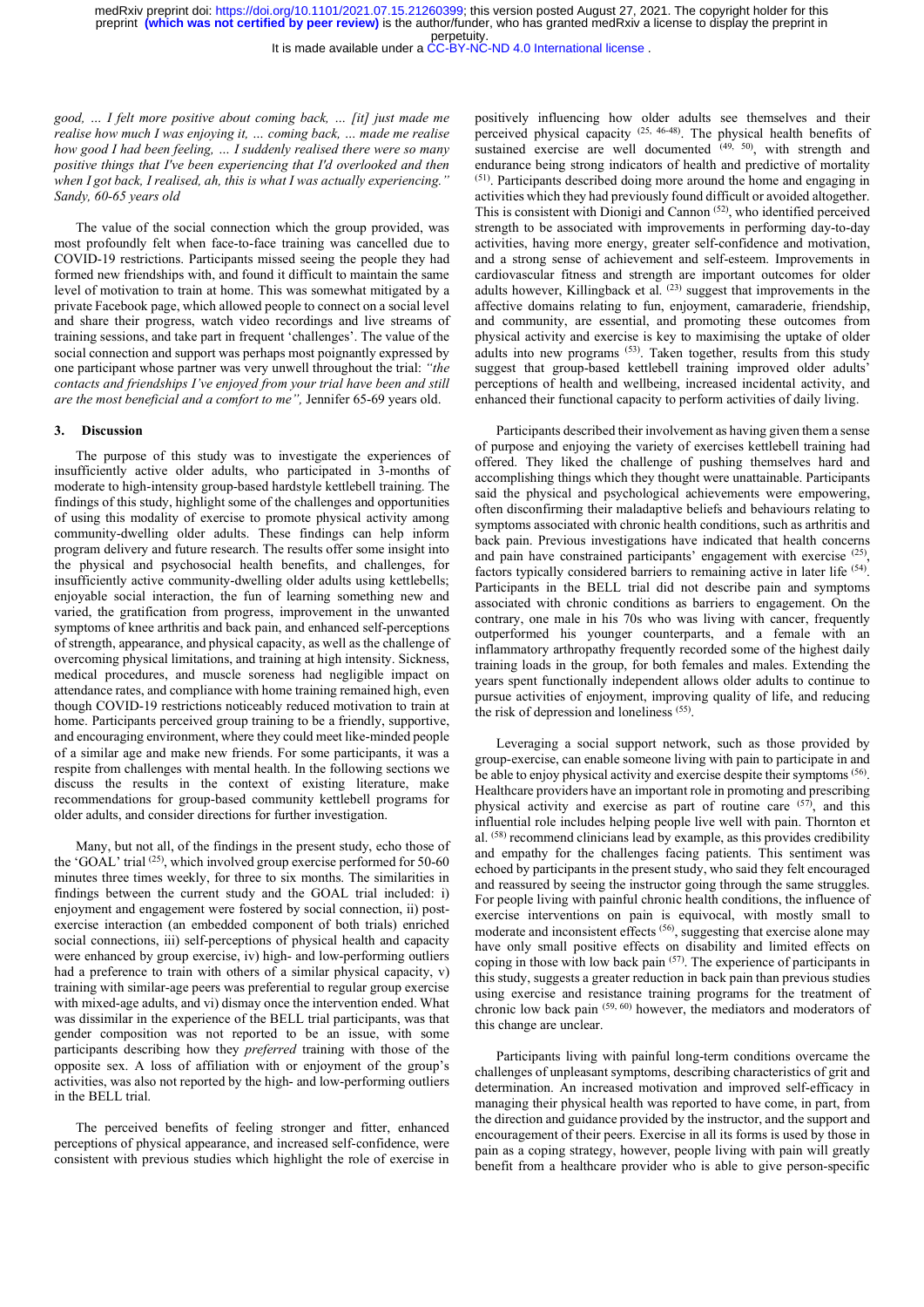It is made available under a [CC-BY-NC-ND 4.0 International license](http://creativecommons.org/licenses/by-nc-nd/4.0/) .

support, help them make sense of their symptoms, provide coping strategies, and facilitate them being able to engage with regular physical activity and meaningful activities; to flexibility persist (61). Lack of motivation and self-efficacy are factors likely to undermine older adults with pain from being able to engage in meaningful activities. Those living with pain however, do seek opportunities to be active, and want a highquality interaction with a healthcare provider to help and support them overcome their challenges  $(62)$ . There is considerable value in a healthcare provider being able to provide accurate information and practical guidance as a trusted source of information and an early first point of contact (63). When advice and guidance is conflicting, those with back pain are more likely to withdraw from social activities, confused and anxious (64). Results of this study suggest that group-based kettlebell training, with an appropriately experienced and enthusiastic instructor, can help people living with pain be able to flexibility persist, and live well despite their symptoms.

Social connection increased the participants enjoyment and engagement in the trial. Consistent with previous observations <sup>(65)</sup>, these results suggest that adherence to regular physical activity boosts selfreported improvements in overall health and well-being, and likely contributed to the large training volume participants said they were so proud of. The training was frequently reported to be "hard", but many participants described having feelings of reward and achievement because of their effort. Some participants thrived on the effort, volume, and intensity, to such an extent that they consistently performed much more than was asked of them, and far exceeded the instructor's expectations of capacity. Biedenweg et al. <sup>(66)</sup> reported that programmes offering insufficient vigorous exercise could be a barrier to adherence among older women. The findings of this study are a contrast to those which suggests that older adults are less likely to prefer vigorous exercise (67). In the present study, it was unclear how much of the participants' enthusiasm was due to characteristics of the participant (68), the program design, characteristics of the instructor, the mode of exercise, or other factors.

Social connection and enjoyment was most evident among participants who reported a personal bond with one or more training partners; one of the tenets of self-categorisation theory <sup>(25)</sup>. This was also evident by one third of the participants who completed the trial, still training together independently 18 months after the intervention ended. Bennett et al. <sup>(25)</sup> suggests that when older adults perceive their capability as markedly dissimilar to their peers, this can undermine their connecting to the group and enjoyment of the program, however, that was not apparent in this study. There were marked differences in baseline physical capacity of the participants in the BELL trial, but those differences were not reported to have adversely effected participants' engagement with or enjoyment of the training. On the contrary, the high achievers, who were typically more competitive, said they enjoyed being able to help those who did not find things as easy, and liked the challenge of keeping ahead of or chasing those they saw as rivals. This mentality among males has been described by Bredland et al. <sup>(69)</sup> who reported participants secretly enjoying doing better than the person next to them, and those individuals frequently tending to push themselves too hard as a result. Participants who struggled most due to limited capacity, appreciated seeing their peers doing better than them, saying that it gave them something to aim for.

Being part of a community and having a social network was a strong theme. Consistent with previous studies  $(25, 67)$ , some participants suggested that training with people their own age, albeit a cohort which spanned two decades, made them feel more comfortable. Some participants however, typically those who either wanted to push themselves very hard or just take it very easy, said they might have preferred to train with people of a similar capacity to themselves. In contrast to other studies which have reported mixed experiences based on gender composition <sup>(25)</sup>, gender was not reported to have influenced participants' experience in the BELL trial, positively or negatively.

Engagement remained very high with participants largely undeterred by the interruption of face-to-face training. Participants also remained motivated, performing a high volume of exercise five days a week for more than 3-months. Numerous motivators and barriers to engaging with and continuing in programs of resistance programs have previously been reported, which differ between target groups (67). Consistent with Simek et al. (70), participants said they had been less motivated training at home on their own, but that did not prevent any of the participants achieving a 'personal best' on the final day of the intervention. Group exercise is an important motivational factor for continued exercise adherence (66, 71, 72), which increases self-efficacy, improves feelings of well-being, decreases psychological stress (73), and provides a source of support, enjoyment, and belonging (22, 74, 75). Results from this study align with a growing body of evidence which emphasises the importance of social interaction in developing a positive attitude towards physical activity among older adults (76-78), which is particularly valuable during periods of forced isolation. Although classes were pre-planned and home-training quite limited, participants enjoyed the variety and autonomy of being able to change program variables: kettlebell weight, sets and reps, rest periods, and vary techniques to suit them. This aligns with other studies indicating that exercise variety positively affects engagement and enjoyment  $(79, 80)$ . The BELL trial format was not an optimal fit for all participants, with changes likely necessary for kettlebell training to be used most effectively with different target groups of older adults.

Participants described feeling supported by a competent, enthusiastic, and encouraging instructor who was motivating, and inspired confidence. The importance of the instructor in group exercise has previously been described for a variety of older adult groups, including those with chronic conditions (26, 72, 81, 82). Instructors who nurture positive beliefs, improve participant self-efficacy, competence (83) and adherence (75). Killingback et al. (23) identified 'instructor personality, professionalism, and a humanised approach', as key factors in helping older people maintain adherence to group-exercise programs in the long-term, as these helped participants feel cared for, and established a sense of belonging. Gluchowski et al.  $(26)$  suggest that in the moments when older people doubt their abilities and capacity, it is at these critical moments of uncertainty and insecurity that instructors must instil a sense of confidence. Results of this study further add the importance of an encouraging instructor who listens, participates in the training, and guides older adults to challenge themselves.

Echoing the work of Tulle and Palmer (84), participants in the present study were motivated to take part as an act of agency, to make a contribution to social change, and to challenge aging stereotypes. In addition, the themes of accountability in this study, to the instructor, to the group, and to the trial, are consistent with those described by  $Biedenweg$  et al.  $^{(66)}$ . Furthermore, remarkably similar characteristics were observed among the men in the group as those described by Bredland et al. <sup>(69)</sup>; being less likely to engage in healthy aging activities to improve their balance, enjoying the opportunity to 'flex their muscles', hiding things they felt might be perceived as a physical weakness, and improvements from training making them feel more "useful" at home. Results of this study are also consistent with the work of Ericson et al. (85), who describe seven health resources important for the maintenance of health, and reasons for older women continuing to engage in resistance training: social relations and care, positive energy, self-worth, capability in and about physical activity, the habit of exercising, identity as an exercising person and womanhood.

The following statements and practical recommendations are based on observation of the intervention, and findings of the present study. Hardstyle kettlebell training can be used with inexperienced older adults in a group exercise setting. Kettlebell training is accessible to otherwise healthy older adults, regardless of previous training history, with all exercises modifiable. An optimal number of participants in a group setting is likely to be no more than ten, with the most desirable outcomes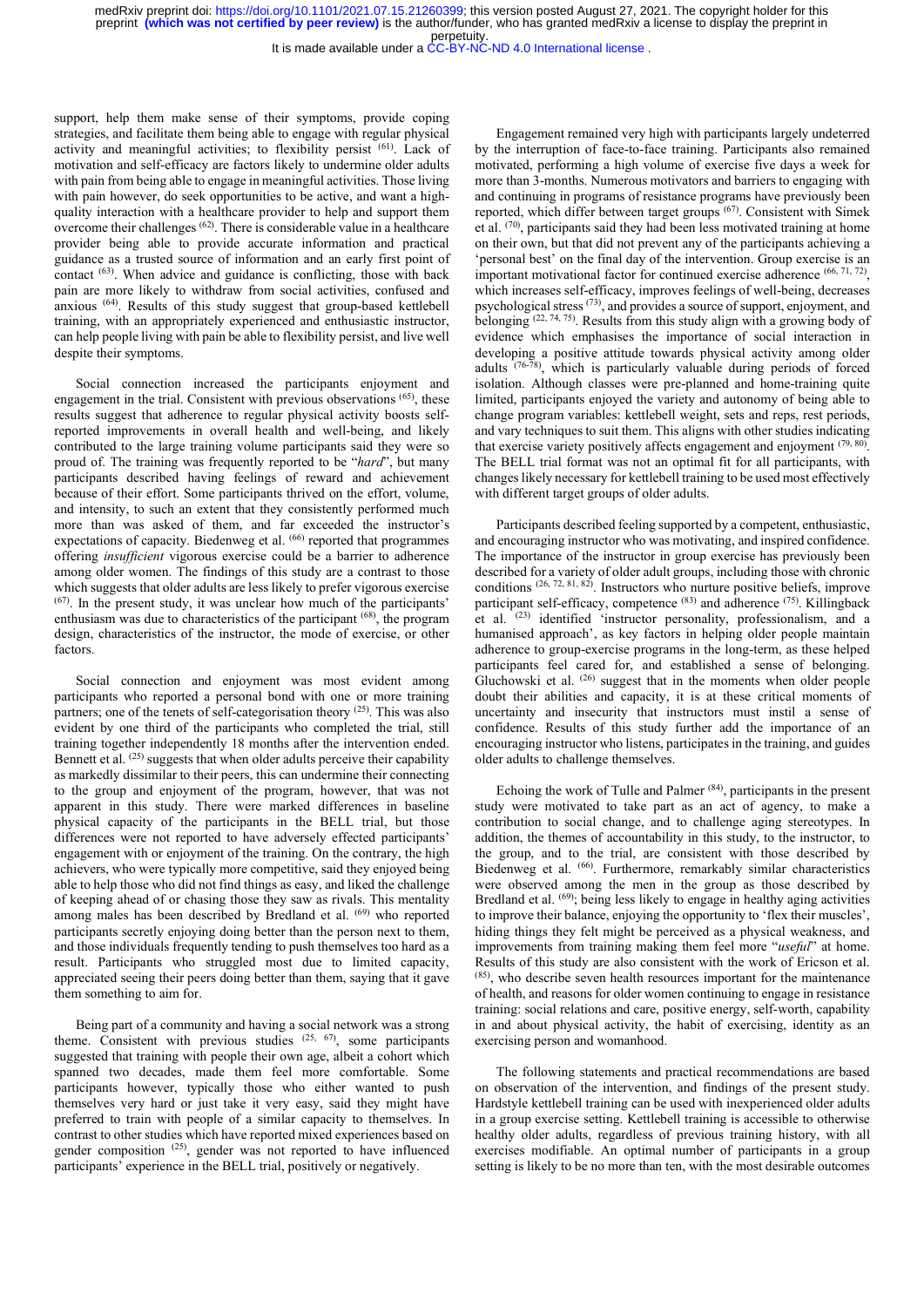It is made available under a [CC-BY-NC-ND 4.0 International license](http://creativecommons.org/licenses/by-nc-nd/4.0/) .

more likely achievable when participants have a similar physical capacity. Having multiple kettlebell weights, from 4-6 kg and increasing in increments of 2 kg, offers maximum flexibility in programming variables and participant's choice of exercise, and it should be anticipated that some older adults will be able to deadlift bodyweight i.e., heavy kettlebells may be beneficial. Lack of resistance training history is likely to influence muscle soreness, its severity, and impact, with progression of loading best managed accordingly. Older adults' physical capacity and/or desire may initially exceed their comfortable tolerance for physiological adaptation, with "easy" low-load, high-repetition exercises still likely to cause muscle soreness. Structure, exercise variety, clear goal setting, and progress tracking are strong motivators. Technique acquisition may take longer for older adults, but this may not need hinder or delay progress. Ideal mobility may not be achievable, but this also may not need to hinder or delay progress. Hardstyle training provides instructors with a practice and programming framework. Knowledge of hardstyle practices, competency in performing the exercises, and experience in delivery, are desirable, with the 'instructor' likely to be an influential program variable in participant engagement and attainment of outcomes.

Despite the strengths of this study, it is not without limitations. First, while a well-established relationship between the examiner and participants throughout the intervention and the present study facilitated open and frank discussion, bias may have positively skewed participants' responses. Second, the researcher's role in knowledge production is at the heart of reflexive thematic analysis. Themes evoke participants voices, but ultimately tell the researcher's story about the data, which is a subjective interpretation developed with theoretical assumptions, which have been made through the lens of a particular social, cultural, disciplinary, and ideological position. Finally, participants represented only one ethnic group: older Caucasian Australians. The likelihood however that these results may be transferable to other insufficiently active community-living older adults, is enhanced by thematic saturation and the heterogenous representation of physical capacity, exercise experience, and health conditions within the cohort.

Several steps were taken to maximise the research quality (86). Firstly, the purposive sample; including all participants who commenced the training, including those who dropped out or were unable to fully complete the intervention period, allowed us to present a meaningful representation of the participants' experiences of the training program, both positive and negative. Secondly, ongoing communication with the participants who continued to train together after the trial, allowed the lead author to be fully immersed in and report upon the lived experience of participants which provides rigor. Thirdly, research sincerity is enhanced by transparency of methods and self-reflexibility around researcher roles and biases. Finally, we provide a discussion which interconnects the literature providing a meaningful coherence of results.

Future studies of hardstyle kettlebell training with older adults should investigate a) the experience of smaller group trials conducted within a clinic or community-setting, b) effectiveness of a similar intervention provided to participants with a more homogenous physical capacity, c) longer intervention periods with lower intensity and lower volume, d) single case experimental designs for common musculoskeletal conditions, e) suitability for older adults not living independently, f) effects on knee arthritis, g) effects on persistent non-specific low back pain, g) effects for mental health disorders, and h) effects for reducing falls risk.

In summary, the experiences of participants in the BELL trial, reveal the efficacy and perceived health benefits associated with group-based hardstyle kettlebell training with peers of a similar age, and highlight some of the challenges of delivering a group-based kettlebell program that meets the diverse needs of older men and women. Group training provided a valued opportunity for participants to build a new social support network, which greatly contributed to the participant's enjoyment of the training and high rate of engagement, with the instructor likely to be influential in optimising outcomes. Age, training status, sex, and health condition did not negatively impact engagement or participation in the training. Training performance for participants living with a chronic health condition or persistent pain, challenged their self-schema, often disconfirming maladaptive beliefs and behaviours. Participants' experiences in this large-scale replication of a successful clinic-based group-exercise program, indicate that a pragmatic approach to hardstyle kettlebell training may be an effective means of engaging insufficiently active older adults in regular resistance-based exercise within the community, with minimal barriers to entry. These results corroborated earlier studies highlighting the value of the social features of groupexercise, in fostering a supportive social environment to optimise participants' health and wellbeing. Further research is warranted to optimise program design and delivery within community settings, to test subgroups of older adults in a clinical framework, and to identify strategies which support long-term engagement.

### Author note

Neil Meigh is a doctoral candidate at Bond University's Institute of Health and Sport holding a Doctor of Physiotherapy and Bachelor of Exercise Science. He is a former Physiotherapy clinic owner where he ran small group kettlebell classes using the training practices which were used in the BELL trial, which he conducted.

Alexandra Davidson is a doctoral candidate at Bond University's Faculty of Health Sciences and Medicine. She has a Master of Nutrition & Dietetic Practice and Bachelor of Biomedical Science. As an Accredited Practicing Dietitian, her qualitative research is investigating interprofessional collaboration in general practice.

Dr Justin Keogh is an Associate Professor of Sport and Exercise Science at Bond University. His research interests are as an Exercise Scientist investigating the benefits of exercise, particularly resistance training in cancer survivors and older adults, and improving athletic performance. Dr Keogh is a Fellow of the Australian Association of Gerontology and serves on the Australian and New Zealand Society of Sarcopenia and Frailty Research's Sarcopenia Diagnosis Task Force Committee.

Dr Wayne Hing is a Professor of Physiotherapy at Bond University who has supervised over 70 doctoral students to completion.

#### Funding

This trial is supported by an Australian Government Research Training Program Scholarship and will contribute towards a Higher Degree by Research Degree (Doctor of Philosophy). The funders had no role in study design, data collection and analysis, decision to publish, or preparation of the manuscript. The study received no additional external funding.

#### Declaration of competing interest

Neil Meigh is a Physiotherapist and hardstyle kettlebell instructor, with an online presence as The Kettlebell Physio. Alexandra Davidson, Justin Keogh, & Wayne Hing declare that they have no conflict of interest.

### Supplementary data

This project will contain the following supplementary data:

- COREQ Checklist BELL.docx
- Survey Monkey Questionnaire\_your kettlebell experience.docx
- Survey Monkey Ouestionnaire positive and beneficial effects.docx
- Survey Monkey Questionnaire negative and undesirable effects.docx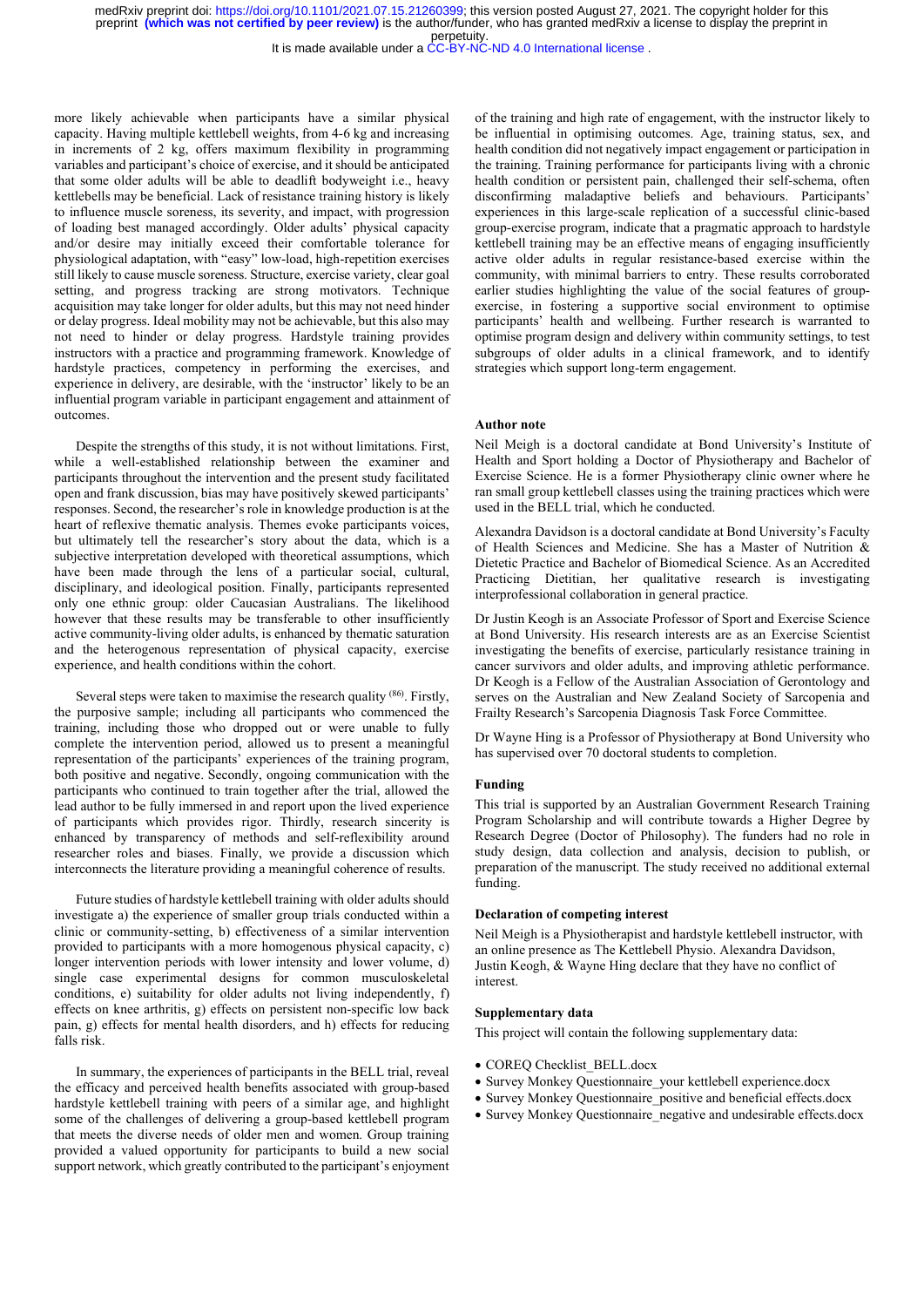It is made available under a [CC-BY-NC-ND 4.0 International license](http://creativecommons.org/licenses/by-nc-nd/4.0/) .

Extended data are available under the terms of the Creative Commons Zero "No rights reserved" data waiver (CC0 1.0 Public domain dedication).

#### References

- 1. Statistics ABo. Life expectancy continues to increase in Australia: Australian Government; 2020 [Available from: http://ow.ly/drTE50EERF2.
- 2. Welfare AIoHa. Health of older people [Report]. Australian Government; 2020 [updated 23 July 2020. Available from: https://www.aihw.gov.au/reports/australias-health/health-of-olderpeople.
- 3. Salomon JA, Wang H, Freeman MK, Vos T, Flaxman AD, Lopez AD, et al. Healthy life expectancy for 187 countries, 1990–2010: a systematic analysis for the Global Burden Disease Study 2010. The Lancet. 2012;380(9859):2144-62.
- 4. Paterson DH, Warburton DER. Physical activity and functional limitations in older adults: a systematic review related to Canada's Physical Activity Guidelines. International Journal of Behavioral Nutrition and Physical Activity. 2010;7(1):38.
- 5. Daskalopoulou C, Stubbs B, Kralj C, Koukounari A, Prince M, Prina AM. Physical activity and healthy ageing: a systematic review and meta-analysis of longitudinal cohort studies. Ageing research reviews. 2017;38:6-17.
- 6. Ashdown-Franks G, Firth J, Carney R, Carvalho AF, Hallgren M, Koyanagi A, et al. Exercise as medicine for mental and substance use disorders: a meta-review of the benefits for neuropsychiatric and cognitive outcomes. Sports Med. 2020;50(1):151-70.
- 7. Levin O, Netz Y, Ziv G. The beneficial effects of different types of exercise interventions on motor and cognitive functions in older age: a systematic review. Eur Rev Aging Phys Act. 2017;14(1):20.
- 8. Kaushal N, Desjardins-Crépeau L, Langlois F, Bherer L. The effects of multi-component exercise training on cognitive functioning and health-related quality of life in older adults. Int J Behav Med. 2018;25(6):617-25.
- 9. Raafs BM, Karssemeijer EGA, Horst Lvd, Aaronson JA, Olde Rikkert MGM, Kessels RPC. Physical exercise training improves quality of life in healthy older adults: a meta-analysis. J Aging Phys Act. 2020;28(1):81-93.
- 10. Netz Y. Is there a preferred mode of exercise for cognition enhancement in older age? - a narrative review. Frontiers in Medicine. 2019;6(57).
- 11. Tse AC, Wong TW, Lee PH. Effect of low-intensity exercise on physical and cognitive health in older adults: a systematic review. Sports Med Open. 2015;1(1):37.
- 12. Peterson MD, Rhea MR, Sen A, Gordon PM. Resistance exercise for muscular strength in older adults: a meta-analysis. Ageing research reviews. 2010;9(3):226-37.
- 13. Lewis FJ, Stewart HC, Roddam H. Effects of exercise interventions on physical function, mobility, frailty status and strength in the prefrail population: a review of the evidence base for practice. European journal of physiotherapy. 2019:1-9.
- 14. Chen F-T, Hopman RJ, Huang C-J, Chu C-H, Hillman CH, Hung T-M, et al. The effect of exercise training on brain structure and function in older adults: a systematic review based on evidence from randomized control trials. Journal of clinical medicine. 2020;9(4):914.
- 15. Samitz G, Egger M, Zwahlen M. Domains of physical activity and all-cause mortality: systematic review and dose–response metaanalysis of cohort studies. Int J Epidemiol. 2011;40(5):1382-400.
- 16. Borde R, Hortobagyi T, Granacher U. Dose-response relationships of resistance training in healthy old adults: a systematic review and meta-analysis. Sports Med. 2015;45(12):1693-720.
- 17. Hallal PC, Andersen LB, Bull FC, Guthold R, Haskell W, Ekelund U. Global physical activity levels: surveillance progress, pitfalls, and prospects. Lancet. 2012;380(9838):247-57.
- 18. Lazarus N, Izquierdo M, Higginson I, D.R. Harridge S. Exercise deficiency diseases of ageing: The primacy of exercise and muscle strengthening as first line therapeutic agents to combat frailty2018.
- 19. Compernolle S, De Cocker K, Cardon G, De Bourdeaudhuij I, Van Dyck D. Older adults' perceptions of sedentary behavior: a systematic review and thematic synthesis of qualitative studies. The Gerontologist. 2019;60(8):e572-e82.
- 20. Chase J-AD. Interventions to increase physical activity among older adults: a meta-analysis. The Gerontologist. 2015;55(4):706-18.
- 21. Hong S-Y, Hughes S, Prohaska T. Factors affecting exercise attendance and completion in sedentary older adults: a meta-analytic approach. Journal of physical activity and health. 2008;5(3):385-97.
- 22. Farrance C, Tsofliou F, Clark C. Adherence to community based group exercise interventions for older people: a mixed-methods systematic review. Prev Med. 2016;87:155-66.
- 23. Killingback C, Tsofliou F, Clark C. Older people's adherence to community-based group exercise programmes: a multiple-case study. BMC Public Health. 2017;17(1):115-.
- 24. Reichstadt J, Sengupta G, Depp CA, Palinkas LA, Jeste DV. Older adults' perspectives on successful aging: qualitative interviews. The American journal of geriatric psychiatry. 2010;18(7):567-75.
- 25. Bennett EV, Hurd Clarke L, Wolf SA, Dunlop WL, Harden SM, Liu Y, et al. Older adults' experiences of group-based physical activity: A qualitative study from the 'GOAL' randomized controlled trial. Psychol Sport Exerc. 2018;39:184-92.
- 26. Gluchowski A, Warbrick I, Oldham T, Harris N. 'I have a renewed enthusiasm for going to the gym': what keeps resistance-trained older adults coming back to the gym? Qualitative Research in Sport, Exercise and Health. 2018:1-13.
- 27. Marcelino C. Effects of kettlebell training on functional performance, postural stability and isokinetic strength of lower limbs in individuals with Parkinson's disease [masters]. Brazil: Univeristy of Brazil. 2017.
- 28. Chen HT, Wu HJ, Chen YJ, Ho SY, Chung YC. Effects of 8-week kettlebell training on body composition, muscle strength, pulmonary function, and chronic low-grade inflammation in elderly women with sarcopenia. Exp Gerontol. 2018;112:112-8.
- 29. Jay K, Jakobsen MD, Sundstrup E, Skotte JH, Jorgensen MB, Andersen CH, et al. Effects of kettlebell training on postural coordination and jump performance: a randomized controlled trial. J Strength Cond Res. 2013;27(5):1202-9.
- 30. Meigh NJ, Keogh JWL, Schram B, Hing W, Rathbone EN. Effects of supervised high-intensity hardstyle kettlebell training on grip strength and health-related physical fitness in insufficiently active older adults: The BELL pragmatic controlled trial. medRxiv. 2021:2021.06.27.21259191.
- 31. Tong A, Sainsbury P, Craig J. Consolidated criteria for reporting qualitative research (COREQ): a 32-item checklist for interviews and focus groups. Int J Qual Health Care. 2007;19(6):349-57.
- 32. Robinson RS. Purposive Sampling. In: Michalos AC, editor. Encyclopedia of Quality of Life and Well-Being Research. Dordrecht: Springer Netherlands; 2014. p. 5243-5.
- 33. Trint. AI audio transcription software. 2020.
- 34. QSR\_International. NVivo qualitative data analysis software. Version 12 ed2018.
- 35. Lingard L. Beyond the default colon: effective use of quotes in qualitative research. Perspectives on medical education. 2019;8(6):360-4.
- 36. Kvale S, Brinkmann S. Interviews: Learning the craft of qualitative research interviewing: SAGE; 2009.
- 37. Archer M, Bhaskar R, Collier A, Lawson T, Norrie A. Critical realism: essential readings: Routledge; 2013.
- 38. Fryer T. Conceptualising graduate outcomes with critical realism. Higher Education Policy. 2021:1-16.
- 39. Braun V, Clarke V, Weate P. Using thematic analysis in sport and exercise research. Routledge handbook of qualitative research in sport and exercise. 2016:191-205.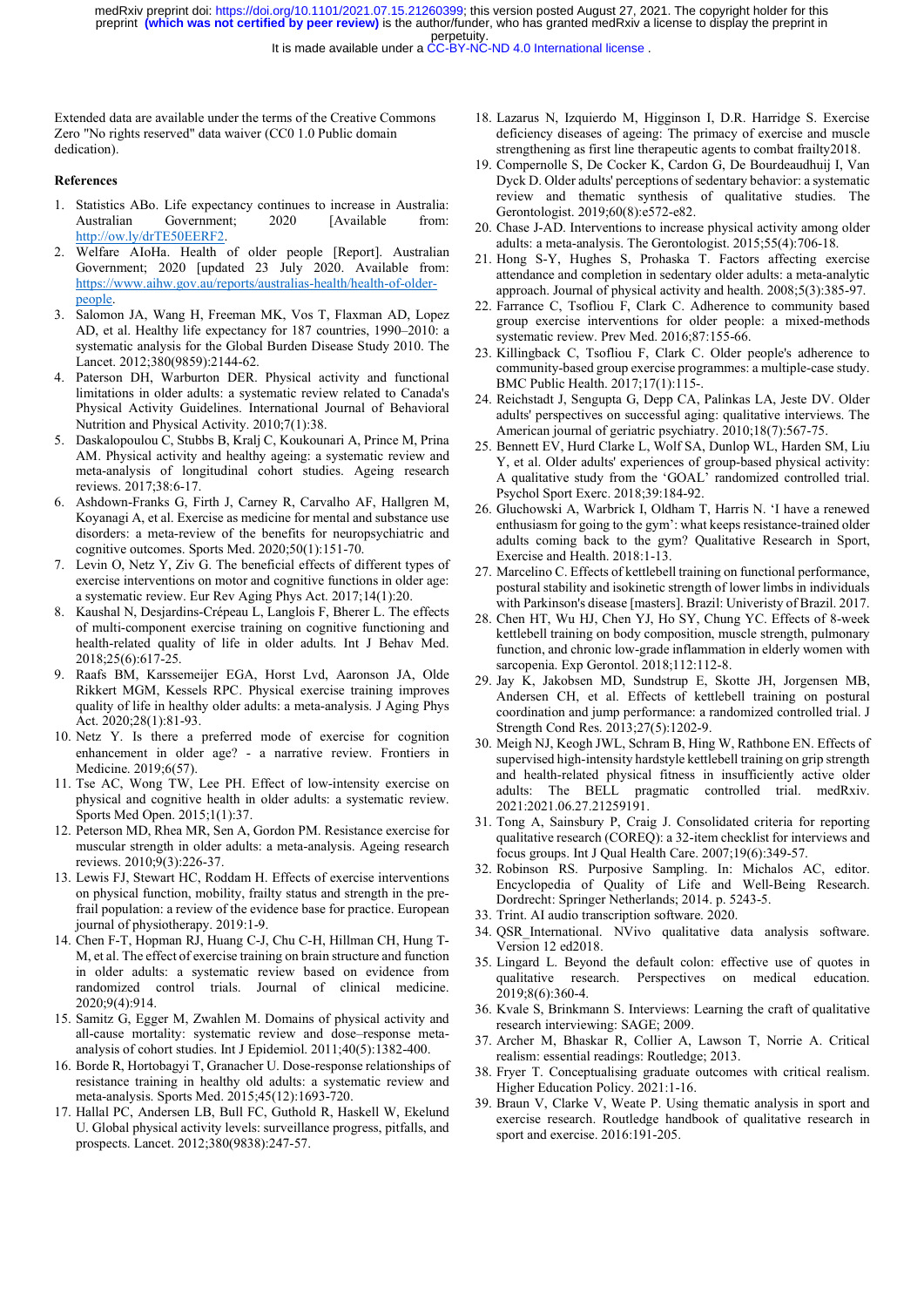- 40. Braun V, Clarke V. Reflecting on reflexive thematic analysis. Qualitative Research in Sport, Exercise and Health. 2019;11(4):589- 97.
- 41. Braun V, Clarke V. One size fits all? What counts as quality practice in (reflexive) thematic analysis? Qualitative research in psychology. 2020:1-25.
- 42. Braun V, Clarke V. Can I use TA? Should I use TA? Should I not use TA? Comparing reflexive thematic analysis and other pattern-based qualitative analytic approaches. Counselling and Psychotherapy Research. 2021;21(1):37-47.
- 43. Fletcher AJ. Applying critical realism in qualitative research: methodology meets method. International Journal of Social Research Methodology. 2017;20(2):181-94.
- 44. Adu P. Qualitative analysis coding and categorizing Online2013 [Available from: https://www.slideshare.net/kontorphilip/qualitative-analysis-codingand-categorizing.
- 45. Phoenix C, Orr N. Analysing exceptions within qualitative data: promoting analytical diversity to advance knowledge of ageing and physical activity. Qualitative Research in Sport, Exercise and Health. 2017;9(3):271-84.
- 46. Bennett EV, Clarke LH, Kowalski KC, Crocker PR. From pleasure and pride to the fear of decline: exploring the emotions in older women's physical activity narratives. Psychol Sport Exerc. 2017;33:113-22.
- 47. Liechty T, Ribeiro NF, Sveinson K, Dahlstrom L. "It's about what I can do with my body": body image and embodied experiences of aging among older Canadian men. International Journal of Men's Health. 2014;13(1).
- 48. von Berens Å, Koochek A, Nydahl M, Fielding R, Gustafsson T, Kirn D, et al. "Feeling more self-confident, cheerful and safe". experiences from a health-promoting intervention in community dwelling older adults - a qualitative study. J Nutr Health Aging. 2018;22(4):541-8.
- 49. Chodzko-Zajko WJ, Proctor DN, Singh MAF, Minson CT, Nigg CR, Salem GJ, et al. Exercise and physical activity for older adults. Med Sci Sports Exerc. 2009;41(7):1510-30.
- 50. Bangsbo J, Blackwell J, Boraxbekk C-J, Caserotti P, Dela F, Evans AB, et al. Copenhagen Consensus statement 2019: physical activity and ageing. Br J Sports Med. 2019;53(14):856-8.
- 51. Strassmann A, Steurer-Stey C, Lana KD, Zoller M, Turk AJ, Suter P, et al. Population-based reference values for the 1-min sit-to-stand test. International Journal of Public Health. 2013;58(6):949-53.
- 52. Dionigi RA, Cannon J. Older adults' perceived changes in physical self-worth associated with resistance training. Res Q Exerc Sport. 2009;80(2):269-80.
- 53. Brawley LR, Latimer AE. Physical activity guides for Canadians: messaging strategies, realistic expectations for change, and evaluation. Appl Physiol Nutr Metab. 2007;32(S2E):S170-S84.
- 54. Franco MR, Tong A, Howard K, Sherrington C, Ferreira PH, Pinto RZ, et al. Older people's perspectives on participation in physical activity: a systematic review and thematic synthesis of qualitative literature. Br J Sports Med. 2015;49(19):1268-76.
- 55. Aartsen M, Jylhä M. Onset of loneliness in older adults: results of a 28 year prospective study. European journal of ageing. 2011;8(1):31- 8.
- 56. Vader K, Patel R, Doulas T, Miller J. Promoting participation in physical activity and exercise among people living with chronic pain: a qualitative study of strategies used by people with pain and their recommendations for health care providers. Pain Med. 2020;21(3):625-35.
- 57. Orchard J. Prescribing and dosing exercise in primary care. Australian Journal for General Practitioners. 2020;49:182-6.
- 58. Thornton JS, Frémont P, Khan K, Poirier P, Fowles J, Wells GD, et al. Physical activity prescription: a critical opportunity to address a modifiable risk factor for the prevention and management of chronic disease: a position statement by the Canadian Academy of Sport and Exercise Medicine. Br J Sports Med. 2016;50(18):1109-14.
- 59. Searle A, Spink M, Ho A, Chuter V. Exercise interventions for the treatment of chronic low back pain: a systematic review and metaanalysis of randomised controlled trials. Clin Rehabil. 2015;29(12):1155-67.
- 60. Tataryn N, Simas V, Catterall T, Furness J, Keogh JWL. Posterior-Chain Resistance Training Compared to General Exercise and Walking Programmes for the Treatment of Chronic Low Back Pain in the General Population: A Systematic Review and Meta-Analysis. Sports Medicine - Open. 2021;7(1):17.
- 61. Lennox Thompson B, Gage J, Kirk R. Living well with chronic pain: a classical grounded theory. Disabil Rehabil. 2020;42(8):1141-52.
- 62. Karlsson L, Gerdle B, Takala EP, Andersson G, Larsson B. Experiences and attitudes about physical activity and exercise in patients with chronic pain: a qualitative interview study. J Pain Res. 2018;11:133-44.
- 63. Cridland K, Pritchard S, Rathi S, Malliaras P. 'He explains it in a way that I have confidence he knows what he is doing': A qualitative study of patients' experiences and perspectives of rotator-cuff-related shoulder pain education. Musculoskeletal Care.n/a(n/a).
- 64. Alhowimel A, Alotaibi M, Coulson N, Radford K. Psychosocial consequences of diagnosing nonspecific low-back pain radiologically: a qualitative study. Physiother Theory Pract. 2020:1- 7.
- 65. Holt-Lunstad J, Smith TB, Layton JB. Social relationships and mortality risk: a meta-analytic review. PLoS Med. 2010;7(7):e1000316.
- 66. Biedenweg K, Meischke H, Bohl A, Hammerback K, Williams B, Poe P, et al. Understanding older adults' motivators and barriers to participating in organized programs supporting exercise behaviors. The journal of primary prevention. 2014;35(1):1-11.
- 67. Burton NW, Khan A, Brown WJ. How, where and with whom? Physical activity context preferences of three adult groups at risk of inactivity. Br J Sports Med. 2012;46(16):1125-31.
- 68. Pocnet C, Popp J, Jopp D. The power of personality in successful ageing: a comprehensive review of larger quantitative studies. European journal of ageing. 2020.
- 69. Bredland EL, Söderström S, Vik K. Challenges and motivators to physical activity faced by retired men when ageing: a qualitative study. BMC Public Health. 2018;18(1):627-9.
- 70. Simek EM, McPhate L, Haines TP. Adherence to and efficacy of home exercise programs to prevent falls: a systematic review and meta-analysis of the impact of exercise program characteristics. Prev Med. 2012;55(4):262-75.
- 71. Appleby KM, Dieffenbach K. "Older and faster": exploring elite masters cyclists' involvement in competitive sport. The Sport Psychologist. 2016;30(1):13-23.
- 72. Fisken AL, Waters DL, Hing WA, Keogh JW. Perceptions towards aqua‐based exercise among older adults with osteoarthritis who have discontinued participation in this exercise mode. Australas J Ageing. 2016;35(1):12-7.
- 73. McAuley E, Blissmer B, Katula J, Duncan TE. Exercise environment, self-efficacy, and affective responses to acute exercise in older adults. Psychology and Health. 2000;15(3):341-55.
- 74. Hartley SE, Yeowell G. Older adults' perceptions of adherence to community physical activity groups. Ageing and Society. 2015;35(8):1635-56.
- 75. Hawley-Hague H, Horne M, Skelton DA, Todd C. Older adults' uptake and adherence to exercise classes: instructors' perspectives. J Aging Phys Act. 2016;24(1):119-28.
- 76. Bidonde MJ, Goodwin DL, Drinkwater DT. Older women's experiences of a fitness program: the importance of social networks. J Appl Sport Psychol. 2009;21(1):S86-S101.
- 77. Grant BC. An insider's view on physical activity in later life. Psychol Sport Exerc. 2008;9(6):817-29.
- 78. Lozano-Sufrategui L, Pringle A, Carless D, McKenna J. 'It brings the lads together': a critical exploration of older men's experiences of a weight management programme delivered through a Healthy Stadia project. Sport Soc. 2017;20(2):303-15.